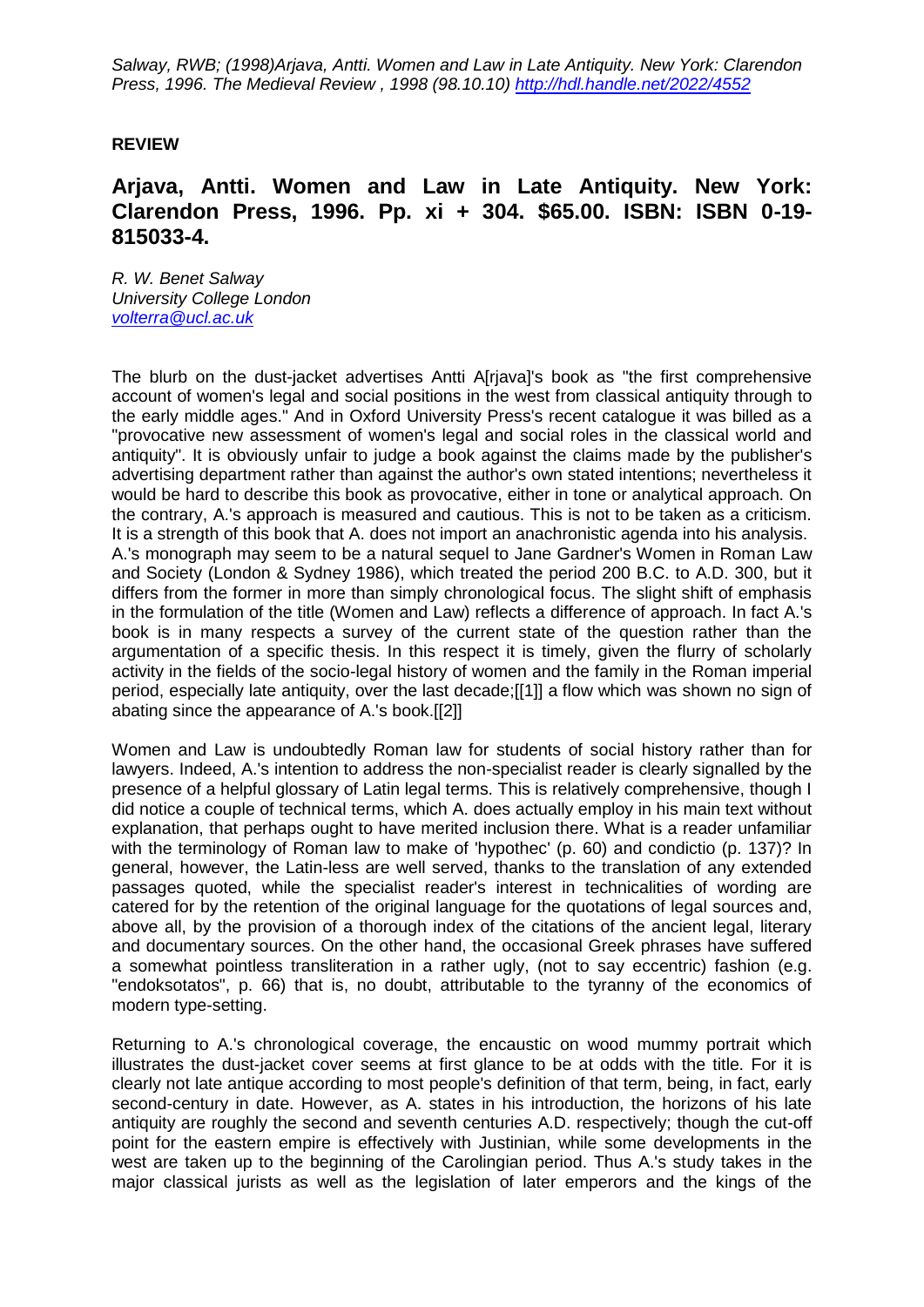successor kingdoms. Indeed, the time-frame comprehends the three major socio- political phenomena that might be supposed to have had an impact on women's lives and legal position between the era of the classical jurists and A.D. 600: vulgarisation, Christianisation and barbarisation, each of which represents a different pivotal point chronologically. By vulgarisation (which is not intended in a pejorative sense) I mean the process of the reception and accommodation of Roman private law by the majority of the empire's inhabitants in the wake of Caracalla's grant of citizenship in A.D. 212 and the influence of their non-Roman legal customs upon subsequent developments in Roman law. Constantine's conversion at the battle of the Milvian bridge in 312 ushers in the sequence of Christian legislators and barbarisation might be said to take place with the settlement of non-Romans within the bounds of the empire and promulgation of law codes by the successor kingdoms in the fifth and sixth centuries.

It is A.'s chief purpose to trace the position of women as it was affected by social and legal developments in late antiquity against that which can be surmised from the history of the earlier imperial period and classical Roman law. As A. candidly admits in his introduction there is a danger inherent in contrasting subsequent imperial (or royal) legislation with the position illustrated by the classical jurists, in that, the Institutes of Gaius apart, the bulk of classical legal material as we have it is the result of excerption and editing by the compilers of Justinian's Digest, where divergences from contemporary practice were deliberately expunged. Thus our corpus of "classical" law actually post-dates the late antique legislation that is being measured against it.

A.'s methodology is to examine women's legal statuses both within the family and in society at large in relation to their different familial roles (as daughter, sister, mother, wife and widow). In what was politically and socially a male-dominated society, women are naturally most visible in the legal texts as mater, uxor, filia and soror. However, as A. points out (p. 230) it should not be forgotten that they did, nevertheless, have a legal existence outside the family. Indeed, the classical jurists explicitly stated that the "anyone" of "si quis. . ." clauses in statutes, as well as the male gendered terms homo, libertus, seruus and puer, were to be considered as connoting the female equally. However, as A. points out (p. 230), this meant only that the Roman private law did not discriminate against women as far as their own affairs were concerned. It is not to be understood as a statement of a juristic principle of general equality of the sexes. Women's public activities were, in fact, subject to many legal restrictions. These restrictions the jurists often justified on the basis of classical notions about female nature that assumed that women were handicapped by innate imbecillitas or fragilitas (i.e. mental or physical weakness), which necessitated a male guardian (tutor) to oversee their legal actions.

Of their male contemporaries, it is fathers rather than husbands who emerge as the dominant figures in A.'s account. For traditionally Roman law privileged the agnatic family over the nuclear family. It is one of A.'s conclusions that the far- reaching legal power of fathers over their adult descendants (patria potestas), which had originated in the social customs of archaic Rome, was still very much a living institution in late antiquity and even survived in the legal practice of Romans in the western successor kingdoms (p. 48-50, 73-5). The assessment of the practical effect of patria potestas upon grown sons has been minimized by recent demographic studies of the Roman family, but in contrast A. argues that it had a genuine impact on women's lives. Given that they were consistently a decade younger when they married, there was considerably more likelihood of a living father being able to decide whom they should wed and continuing to maintain his influence for some time thereafter (p. 30 ff.). Indeed, A. stresses that, when the emperor Constantine made "abduction marriage" a capital offence, this was not being punished as an infringement of women's rights but of those of the parents of both parties. The relatively favourable position of women as possessors and inheritors of property in Roman practice (indeed, A. estimates that up to 45% of property may have been in female hands), meant that Roman law was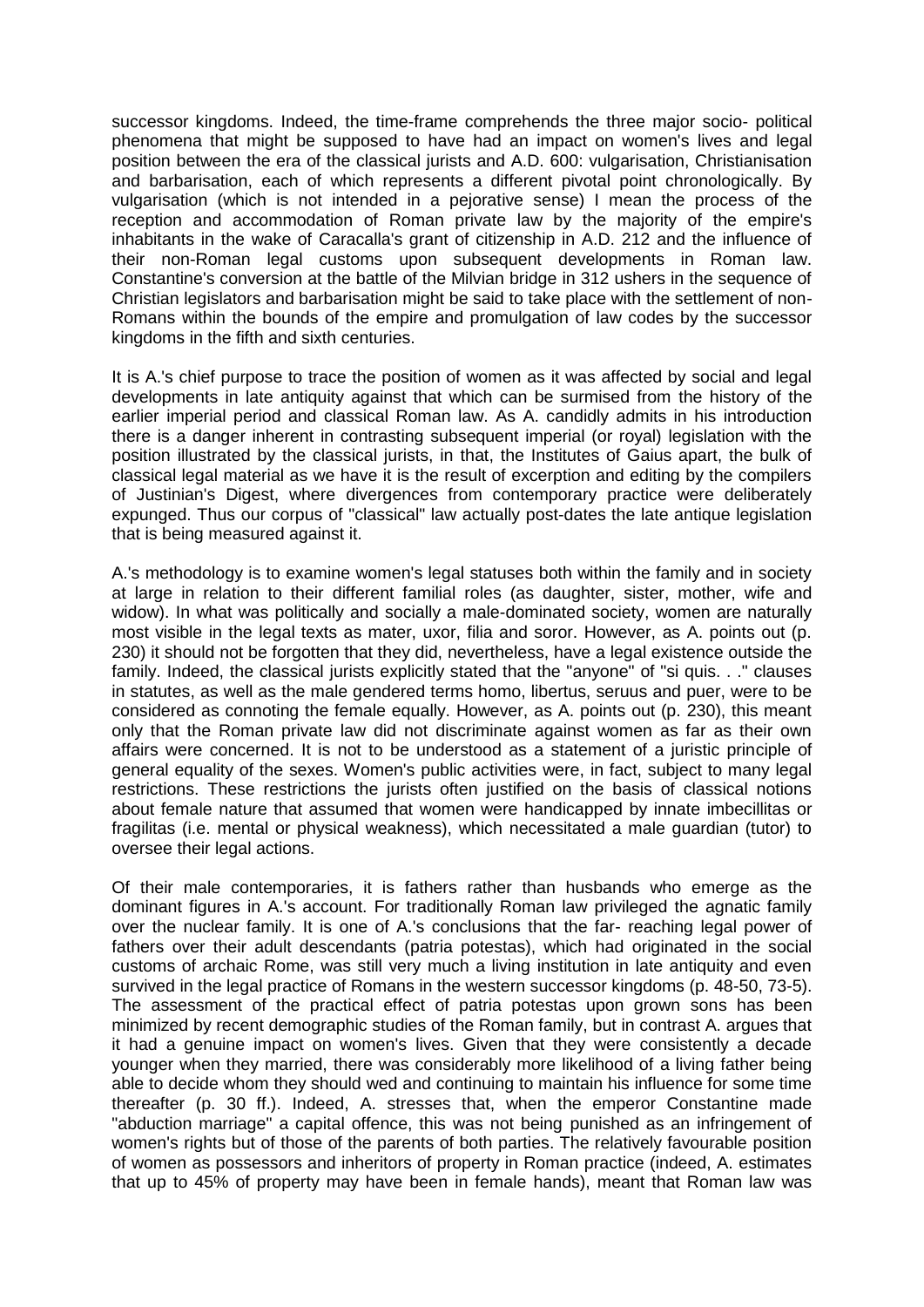chiefly interested in women as a conduit for inherited property, the primary source of family wealth in a pre-industrial society (pp. 64-71, 108). So strong is this underlying theme that one almost feels that this book could equally well have been entitled Women and Property in Late Antiquity.

In conclusion, A. detects no general historical trend relating to the position of women in society. For instance, a change in social practice as notable as the shift from dos (bridal dowry) to donatio (wedding gift from husband) he considers as having left the overall financial position of women unchanged (pp. 54-65). As far as the various socio-political developments of late antiquity are concerned, A. reveals that even something as allpervading as Christianisation had relatively little impact. This is chiefly because, by and large, Christians shared the same cultural prejudices about women as pagan legislators and classical jurists (pp. 191, 228, 256). Following Evans Grubbs (see note 1), Constantine and also Theodosius are seen not as legislators inspired by Christian teaching but as representative of the newly dominant cultural world of the provinces, as opposed to the urban aristocracy which had supplied the emperors and jurists of the early empire (pp. 168, 191, 259). Thus, changes such as the withering of classical tutela mulierum (guardianship of women) and equalisation of inheritance rights between male and female lines are seen as symptoms of vulgarisation (pp. 108, 156). However, A. does acknowledge the part played by the Christian ideal of the virtue of the ascetic life in provoking the repeal of the Augustan legislation penalising celibacy, even if he is sceptical about our ability to assess the subjective happiness of independent virgins and widows (pp. 157-64). In most respects their lives remain unchanged: political life is still a male preserve and the kind of culturally ingrained sexual inequality that led to the consideration of female marital infidelity as a crime of a much higher degree (adulterium) than its relatively trivial male equivalent (stuprum) continued unabated. Nevertheless, A. sees the legal regulations of Roman antiquity as a heyday of independence (at least as far as urban propertied women were concerned), fuelled by their control of property and facilitated by a strong centralised state structure and peaceful conditions. Thus, by the extension of Roman civil law to all provincials from A.D. 212, late antiquity saw the bringing of this benefit to a much larger section of the empire's female population (pp. 154-6, 265). In this respect he finds that women were disadvantaged by comparison in the Germanic law codes (p. 72), even if mothers and daughters gained rights and freedoms in the field of marriage (pp. 32, 40).

While A.'s is not a feminist analysis, he is not insensitive to what must have been the actual experience of women's lives. He is, however, pessimistic about how far the practical impact of legal rules on behaviour can be assessed (pp. 192, 255) and has been criticised for lack of due consideration of this factor.[[3]] This is perhaps slightly unfair, since the value of A.'s study lies not in any attempt to reconstruct women's lived experience but in its focus on socio-cultural attitudes to the status of women as seen in the mirror (albeit refractive) of law and legal developments. Moreover, this is based on a sure grasp of the legal material. In sum, even if it does lack the provocative edge proclaimed for it, Women and Law is to be welcomed as a balanced and accessible survey of the field, whose popularity is already demonstrated by its transfer to paperback.

## NOTES

[1] Notably: J. Beaucamp, Le Statut de la femme a Byzance (4e- 7e siecle) I-II (Travaux et memoires du Centre de recherche d'histoire et civilisation de Byzance, monographies 5-6: Paris, 1990-92), S.M. Treggiari, Roman Marriage: Iusti Coniuges from the Time of Cicero to the Time of Ulpian (Oxford, 1991), E.J. Champlin, Final Judgements: Duty and Emotion in Roman Wills 200 BC-AD 250 (Berkeley, 1991), B. Rawson (ed.), Marriage, Divorce and Children in Ancient Rome (Oxford, 1991), G. Clark, Women in Late Antiquity: Pagan and